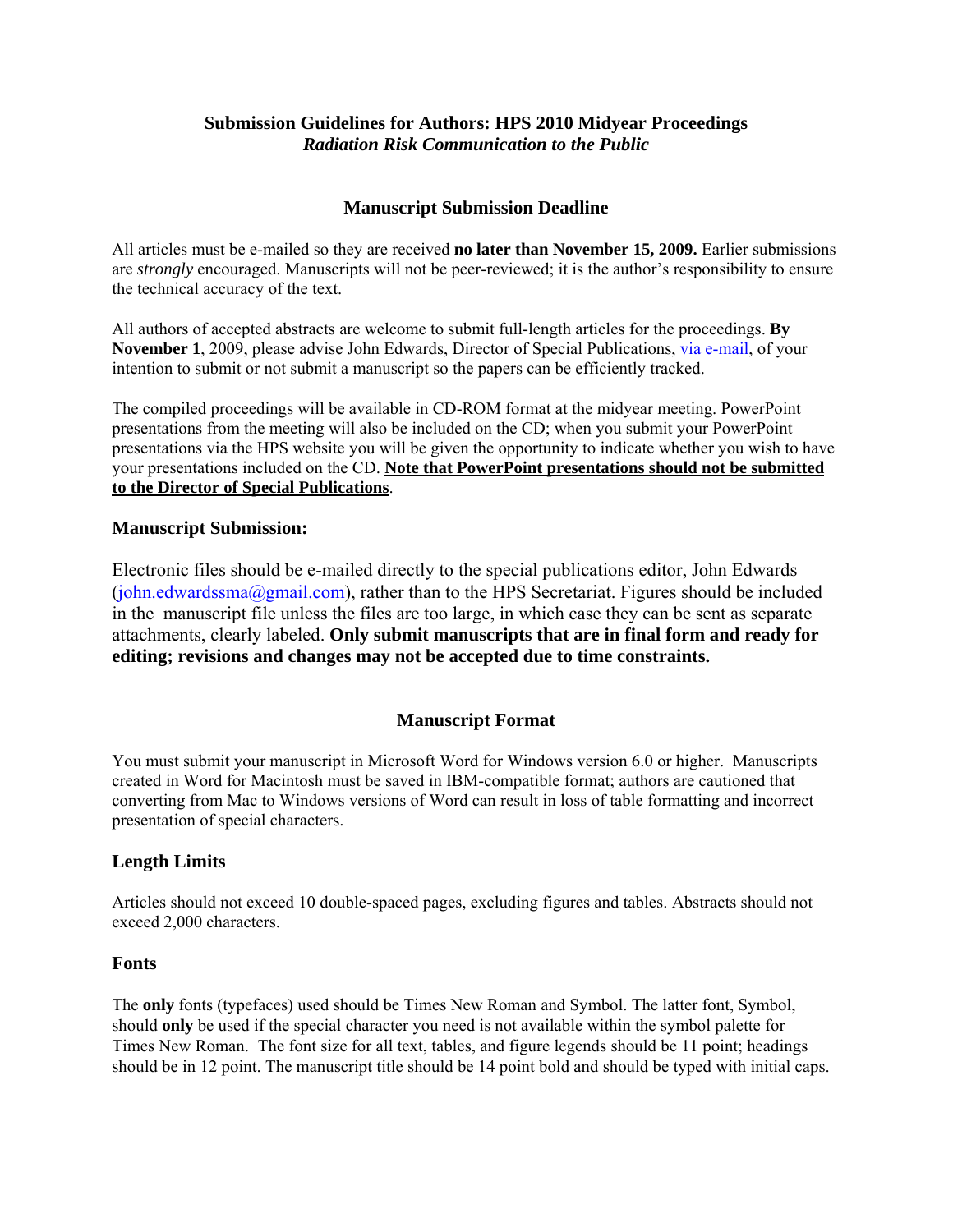### **Format**

The manuscript should be double-spaced, left justification only. Do not insert an extra return between paragraphs except to set off a list or displayed equation. Indent each paragraph five spaces. Titles and subtitles (section headings/subheadings) should adhere to the following format:

| Title                | 14 pt. bold font, Initial Caps                         |
|----------------------|--------------------------------------------------------|
| Authors/affiliations | 12 pt. bold font                                       |
| Heading Level 1      | 12 pt. bold font, Initial Caps, centered               |
| Heading Level 2      | 12 pt. bold font, Initial Caps, left-justified         |
| Heading Level 3      | 11 pt. italic bold font, Initial Caps, period follows, |
|                      | paragraph begins immediately following                 |

### **Authors and affiliations**

Authors and their institutional affiliations should appear immediately below the title. Names of multiple authors from the same institution should be grouped. Do not give street or mailing addresses for institutions. Following is an example of an article with four authors from two institutions:

James R. Smith, K. Ramsey Jones, and Albert Biggs Denver Institute of Radiation Safety Denver, Colorado

Hans Dieter National Center for Radiation Safety Huntington Beach, California

### **Abstracts and Key Words**

Each article **must** be preceded by an abstract of no more than 2,000 characters, positioned directly below the list of authors. On a separate line below the abstract, **up to four key words should be given**, preceded by the phrase "Key Words:." These will be used to compile an index for the proceedings.

### **Page Numbers**

Include page numbers in the lower right corner.

### **Margins and Line Spacing**

Prepare your article with a 1-inch margin on all sides. Text should be double-spaced.

### **Displayed Equations**

- Displayed equations and matrices should be centered and separated from preceding and following text by extra space.
- Normal punctuation should be included in each equation.
- Symbols for physical quantities are italicized; e.g., the symbols for the physical quantities length, mass, and time are *l*, *m*, and *t*. Vectors should be bold.
- Subscripts or superscripts that are symbols for physical quantities should be italicized.
- Abbreviations for units should be roman type  $(e.g., cm, kg, s, d, yr)$ .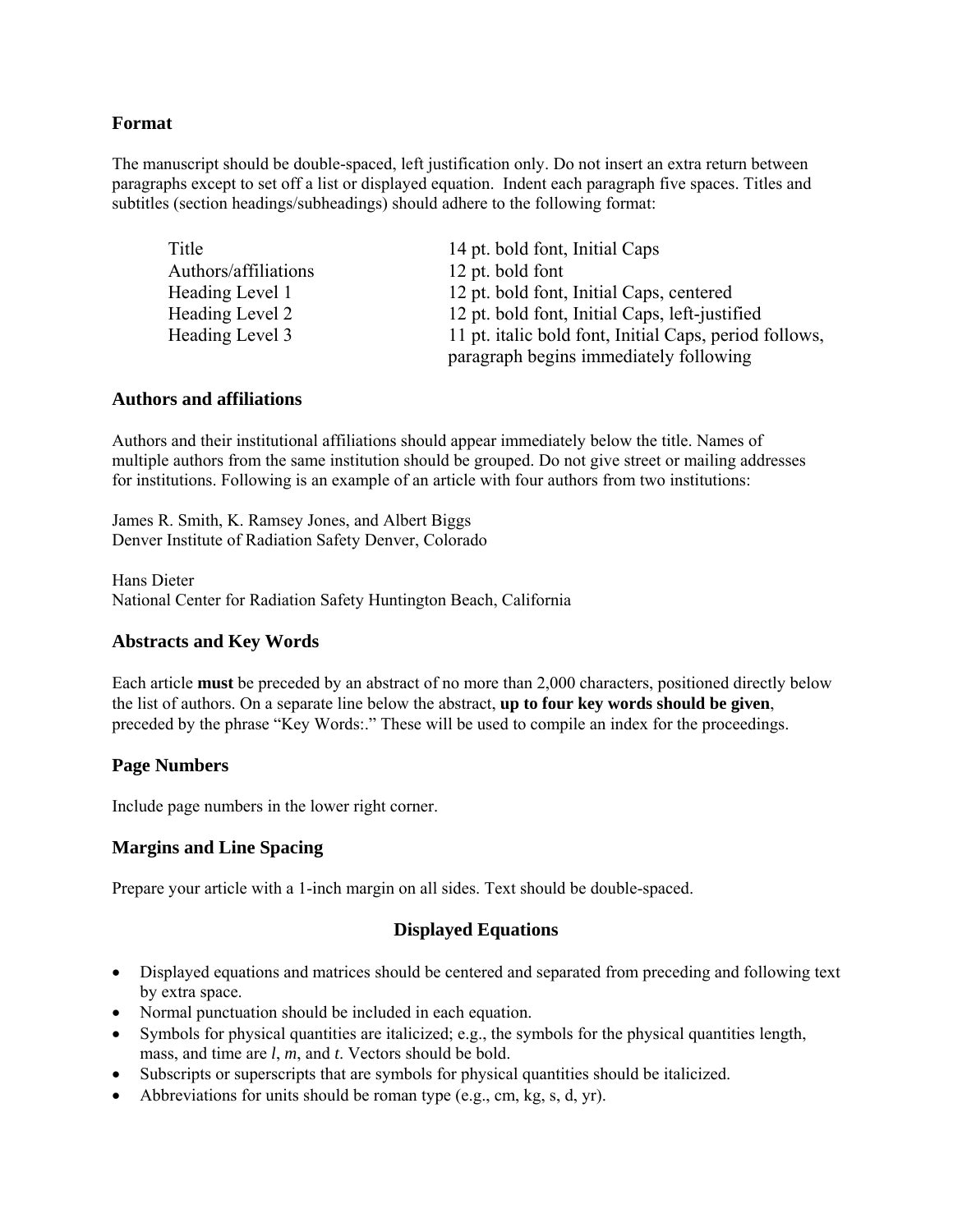- Equations may be consecutively numbered if they are referenced in the text. Equation numbers are in parentheses and flush with the right margin.
- Use Word's equation editor function to create complex displayed equations. Simpler displayed equations, and whenever possible in-line equations, can be created using Times New Roman and Symbol fonts.

#### **Units, Abbreviations, Footnotes**

The International System of Units (SI) must be used in all submissions. It is acceptable to give SI units first, followed by traditional units in parentheses.

Use the following to assist in converting between conventional radiation units and SI units:

| 1 Ci        | $3.7 \times 10$ Bq = 37 GBq        |
|-------------|------------------------------------|
| $27 \mu Ci$ | $1 \times 10$ Bq = 1 MBq           |
| l rad       | $0.01 \text{ Gy} = 10 \text{ mGy}$ |
| l rem       | $0.01$ Sv = 10 mSv                 |

## **Abbreviations for units of time**

| second | S                |
|--------|------------------|
| minute | m <sub>1</sub> n |
| year   | yr               |
| day    | d                |
| month  | mo               |

### **Footnotes**

Use only the following footnote symbols: \*,  $\dagger$ ,  $\dagger$ ,  $\dagger$ ,  $\dagger$ ,  $\dagger$ ,  $\dagger$ ,  $\dagger$ ,  $\dagger$ ,  $\dagger$ ,  $\dagger$ ,  $\dagger$ ,  $\dagger$ ,  $\dagger$ ,  $\dagger$ ,  $\dagger$ ,  $\dagger$ ,  $\dagger$ ,  $\dagger$ ,  $\dagger$ ,  $\dagger$ ,  $\dagger$ ,  $\dagger$ ,  $\dagger$ ,  $\dagger$ ,  $\dagger$ ,  $\dagger$ ,  $\dagger$ ,  $\dagger$ ,  $\dagger$ ,  $\dagger$ been eliminated for manufacturer information. Instead, at the first mention of a product, manufacturer, city, and state (country) should be listed in parentheses. This will help eliminate some typesetting difficulties with moving footnotes.

NOTE: In the past decade the term  $H^*(10)$  for dose equivalent has been changed to  $H'(10)$  to avoid confusion with footnotes. This policy is being eliminated and we will resume the use of the original term.

- Nuclide mass numbers must appear at the upper left of the element symbol in all cases, e.g., Sr.
- The full name of elements should be spelled out (strontium, iodine, etc.) except when nuclide mass numbers are used.
- Use negative exponents rather than slashes (1 Gy y vs. 1 Gy/y) in expressions made up of more than one unit of measure.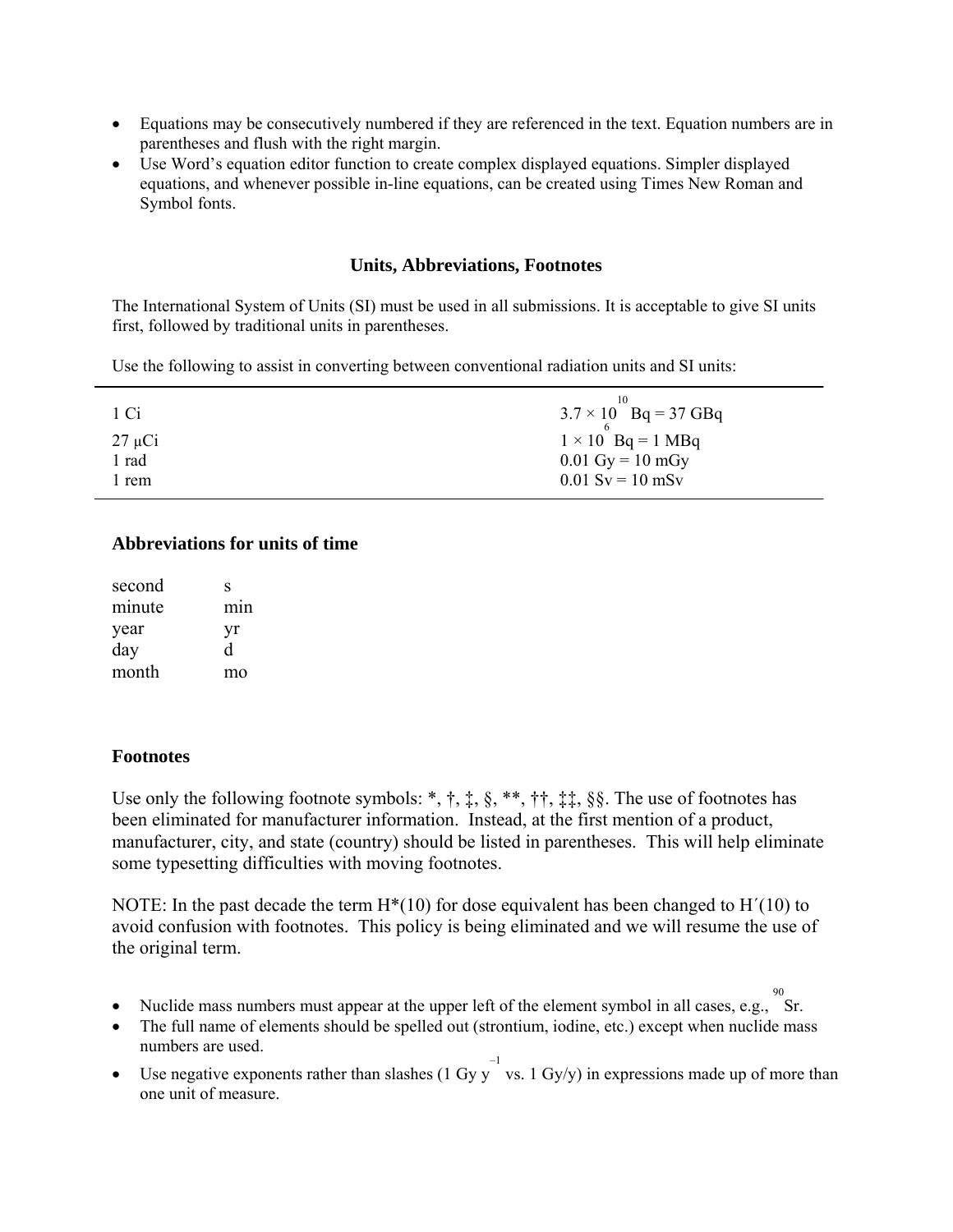- Capitalize and spell out Table in the text when its number follows. Abbreviate "Figure" as Fig. in all cases when its number follows. Table captions should appear above the table, with the word "Table" and its number in boldface.
- List the day before the month and year when referring to specific dates (e.g., 14 December 1994).

## **Figures**

- Figures are numbered consecutively with Arabic numerals. "Fig." and the number are boldface in the caption. Always abbreviate "Fig." throughout the text when the number follows.
- Typeface within the figure should be legible and any units should be specified in parentheses.
- Numbers should be placed along each axis of a Cartesian coordinate figure or graph at appropriate tick marks. Tick marks must be outside the figure. Numbering on the axes should be very clear so that quick calculations can be made easily.
- Breaks in the numbering of the axes can be used if absolutely necessary.
- Every figure must have a caption which is complete and intelligible in itself without reference to the text.
- **Permission to reprint illustrations taken from other sources should be secured in writing and retained by the author**. A separate permissions request form for your use accompanies these instructions. It is imperative that the copyright holder give permission for authors to reprint illustrations. Acknowledgment of the original source should be given in the figure legend.

### **Illustrations/Line Drawings/Graphs**

Figures should be submitted at the very end of the manuscript. Do not insert figures into the text itself. Figure legends should immediately precede the figures and can be grouped together on one page. Figures (drawings, line art, computer-generated graphics, and photographs) should be of a quality that will easily reproduce and be free of stray marks and illegible or broken type. Figures will be reduced in size whenever possible to save space and enhance page layout, so scaling of type and symbols should be appropriate (e.g., avoid using small type on a large, simple graph that could easily be reduced if the type were legible at a smaller size).

Digitized graphics files for the manuscript's illustrations should be submitted and should be of sufficient resolution to yield legible printouts. Each graphic should be saved as a separate file, preferably in \*.tif format, although \*.jpg is acceptable. Illustrations should be at least 3.5 inches wide. Authors who fail to supply adequate figure files will be asked to resubmit usable figures.

### **Tables**

Tables should not be inserted into the text itself, but rather should appear on separate pages at the end of the manuscript, immediately preceding the figure legends (if any). **Tables should be prepared using Word's table editor feature.** The table title should not be part of the table itself. Tables must consist of at least two columns or otherwise should be recast as a list or text paragraph. Tables should be prepared in a format that is compatible with the text material and numbered separately from the illustrations. To ensure clarity and uniformity, follow these rules in constructing tables:

- Tables are numbered sequentially using Arabic numerals.
- Table captions are printed in roman. Initial cap the first word of each sentence only.
- Every table caption should be complete and intelligible in itself without reference to the text of the chapter.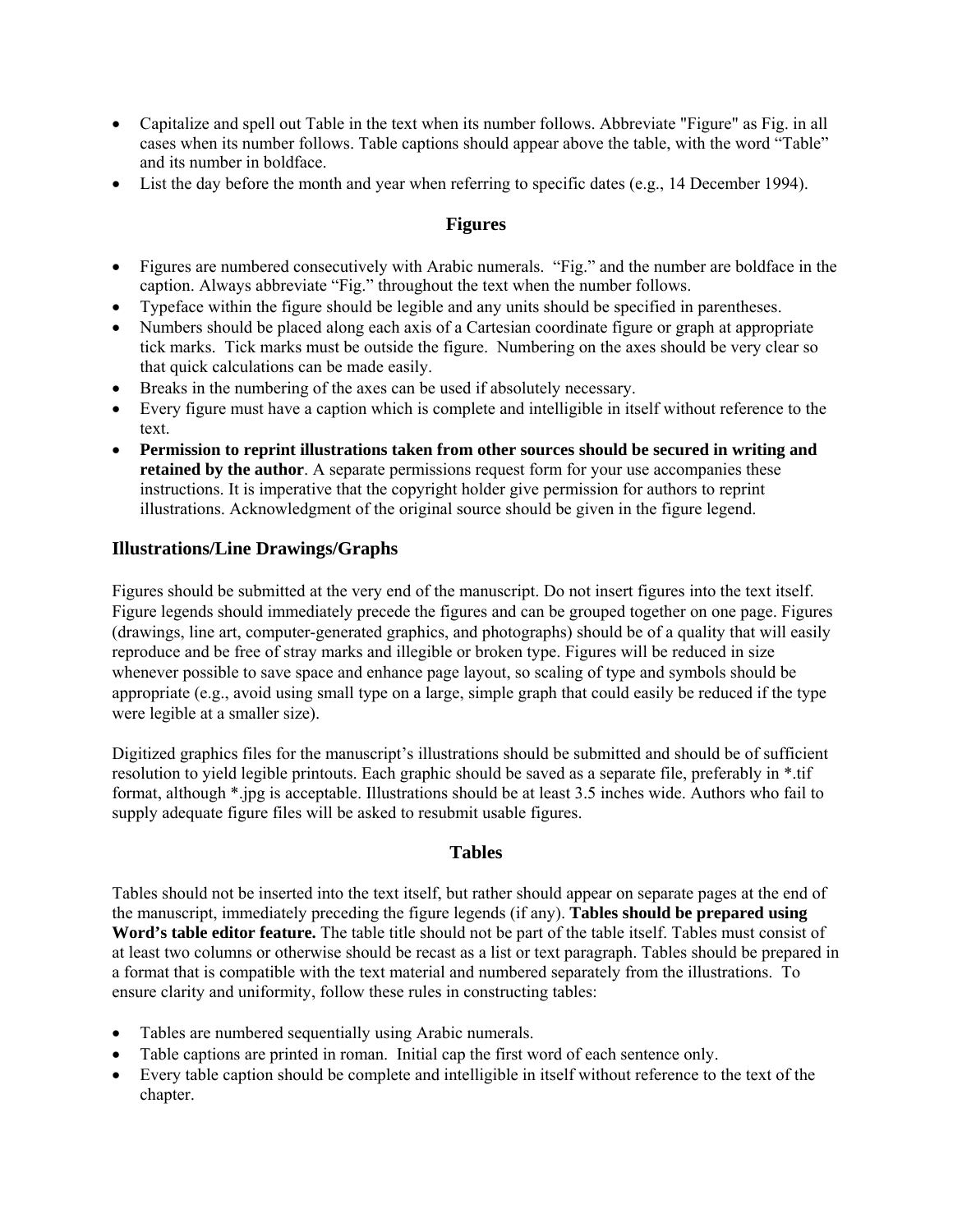- **Do not** enclose tables in boxes. Use only horizontal lines to separate components of tables.
- Identify each column and row.
- Give units in parentheses using negative exponents, not slashes, for multiple units (1 Gy y vs. 1) Gy/y). Units for each column are placed in parentheses as the last item in the column heading.
- Use superscript notation for powers of 10 (i.e.,  $10^3$ ) vs. E-notation (i.e., E3).
- Data should be single-spaced and aligned on the decimal point. Do not leave open decimal points: i.e., write 0.23 vs. .23.
- Use normal capitalization in headings and footnotes. That is, use capitals only in the first word of a heading or with a proper noun.
- Use letters, not numbers or symbols, as table footnote indicators. That is, use a, b, c, vs. 1, 2, 3, or  $*,$ †,‡ (footnotes should be superscripted 10 point font).
- Except for original tables developed expressly for the chapter, tables must be referenced as to their source. If the table is an exact copy, the source is given in the footnote. **Be sure to receive permission from the copyright holder if the table is an exact replicate and retain written proof of permission in your files.**

# **References**

- The accuracy of the reference list and information from other sources cited in the text is the responsibility of the author, not the copy editor.
- Use the author's (authors') last name and year of publication when citing references in the text (e.g., Smith 1988; Todd and Warren 1990; Brown et al. 1991).
- The reference list is alphabetized on a letter-by-letter basis (e.g., de Gaulle is listed before Delmont). References cited in the text should be listed in chronological order (e.g., Smith 1988, 1990; Jones et al. 1992).
- Acceptable publications for the reference list include journal articles, books, technical reports, cataloged theses and dissertations, proceedings, letters to the editor, Web sites, patents, maps, recordings, etc. Articles accepted for publication, but not yet published, may be included in the reference list as ''in press.''
- Footnote unpublished materials, which include personal letters and internal memoranda, private tape recordings, user's manuals, data to be published, etc.

The following are examples of *Health Physics* reference list items:

#### **Standard journal articles**

Inkret WC, Efurd DW, Miller G, Rokop DJ, Benjamin TM. Applications of thermal ionization mass spectrometry to the detection of 239Pu and 240Pu intakes. Int J Mass Spectros 178:113–120; 1998. Kralick SC, Watson JE Jr, Croslin SW. Neutron dosimetry in the containment of a pressurized water reactor using a neutron-sensitive dosimetry system. Health Phys 50:761–768; 1986.

#### **Books**

Council of Biology Editors. Scientific style and format: The CBE manual for authors, editors, and publishers. 6th ed. New York: Cambridge University Press; 1994. Turner JE. Atoms, radiation and radiation protection. Washington, DC: U.S. Government Printing Office; 10 CRF Part 20; 1992.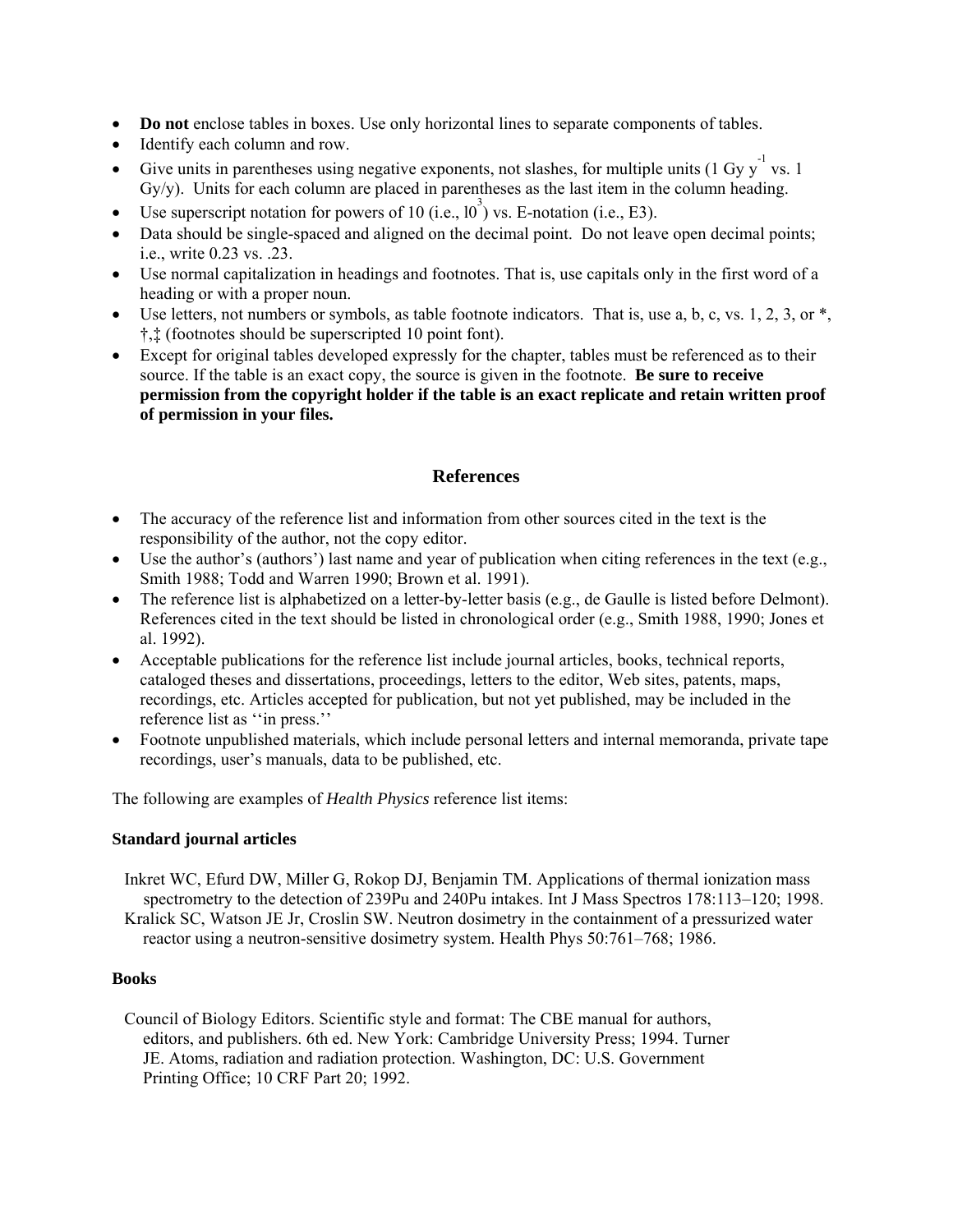#### **Chapters in books/proceedings with editors (name all editors/authors; do not use et al.)**

Dritschilo A. Cancer and carcinogenesis. In: Mossman KL, Mills WA, eds. The biological basis of radiation protection practices. Baltimore, MD: Williams & Wilkins; 1992: 77–88.

#### **Proceedings**

Miller CW, Hoffman FO. An analysis of reported values of the environmental half-time for radionuclides deposited on the surfaces of vegetation. In: Environmental migration of long-lived radionuclides. Proceedings of an International Atomic Energy Agency conference. Vienna: International Atomic Energy Agency; IAEASM-257/63; 1982: 97–111.

#### **Technical reports**

International Commission on Radiological Protection. Limits for intakes of radionuclides by workers. Oxford: Pergamon Press; ICRP Publication 23, Part 1; Ann ICRP 2(3/4); 1979.

#### **Websites**

LaPorte RE, Marler E, Akazawa S. The death of biomedical journals. BMJ [serial online]. 310:1387– 1390; 1995. Available at: http://www.bmj.com/bmj/archive/6991ed2.htm. Accessed 26 June 1997. Health on the Net Foundation. Health on the Net Foundation code of conduct (HONcode) for medical and health web sites [online]. Available at: http://www.hom.ch/Conduct.html. Accessed 26 June 1997.

#### **Databases**

CANCERNET-PDQ [database online]. Bethesda, MD: National Cancer Institute; 1996. Updated 29 March 1996.

#### **Submission Checklist**

Use the following checklist to be sure you have met all requirements for submission to the 2008 Midyear Proceedings:

 Manuscript submitted in electronic form in Microsoft Word, PC format. Abstract and key words are included.

 $\Box$  All graphics are legible on-screen and when printed and are saved as separate \*.tif or \*.jpg files at a minimum width of 3.5 inches. All figures are clearly numbered.

 $\Box$  The transfer of copyright form(s) is signed and will be mailed or faxed to Lori Strong at the HPS Secretariat.

 $\Box$  The form for permission to reproduce tables or figures from other published sources has been signed by the copyright holder and is on file with the author.

 Your name, street address, telephone, fax, and e-mail address are included within your e-mail so that we can contact you with questions.

#### **Contact information for e-mailing your completed manuscript and for questions:**

**John Edwards, Director of Special Publications e-mail: john.edwardssma@gmail.com**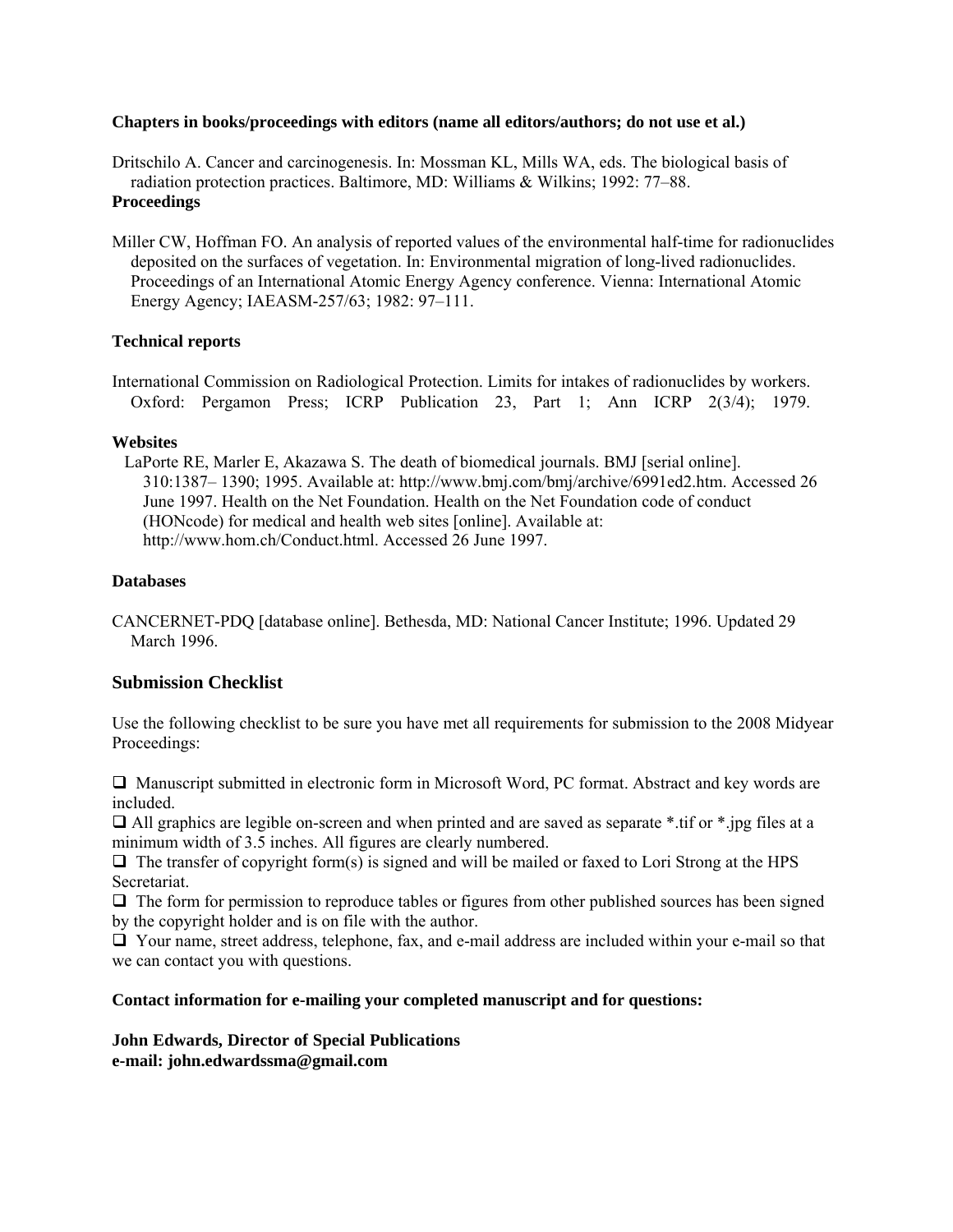# **COPYRIGHT PERMISSION REQUEST**

## **Permission to Reproduce Previously Published Material**

The Health Physics Society (HPS) is preparing the 2010 Midyear Proceedings, which will be published on CD-ROM in January 2010. Information on the material for which copyright permission is requested is as follows:

Author:

Title<sup>.</sup>

Reference:

Figure/Table No. (s): (copy enclosed)

Permission is requested to reuse the specified material in the above publication and in any future revisions and editions thereof, for possible distribution throughout the world. If you do not control these rights in their entirety, would you please provide a name and address for the organization/individual who has control. Acknowledgment of title, author, publisher, city and copyright date (for journals: author, title, journal name, volume, pages and year) will be given. If the permission of the author is also required, please supply a current address. For your convenience, you may simply sign this release form and return it in the enclosed self-addressed/stamped envelope to the requester.

If you have any questions or comments, please contact the following person. THANK YOU.

Requester of information:

PERMISSION GRANTED

Signature Title Title Title

Name (please print) Date